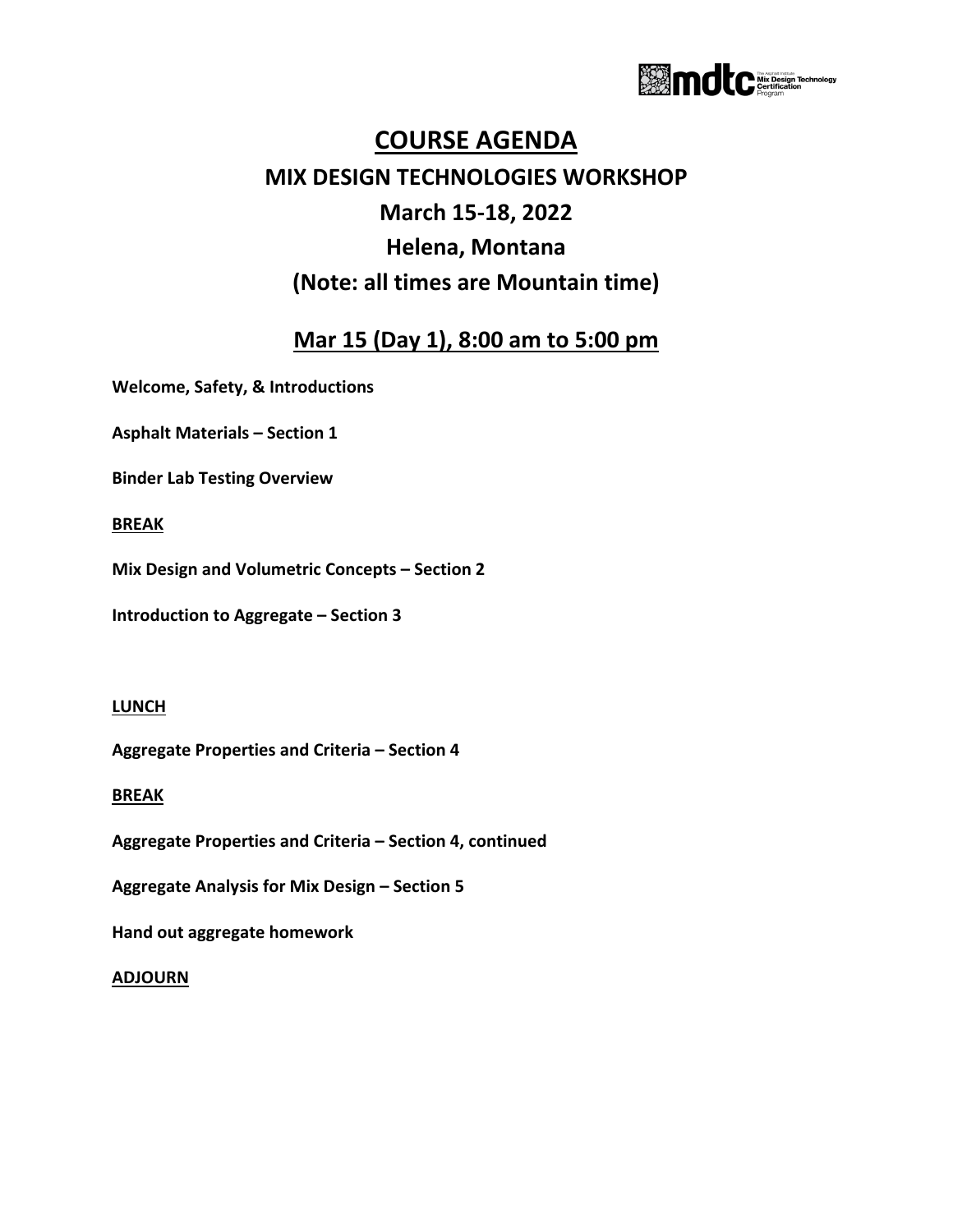

# **Mar 16 (Day 2), 8:00 am to 5:00 pm**

**Aggregate Analysis for Mix Design – Section 5 (continued)**

**HMA Volumetric Analysis – Section 6** 

**BREAK**

**HMA Volumetric Analysis – Section 6** 

**Trial Blend Analysis – Section 7**

**LUNCH**

**Mix Design Calculations (hand out homework for aggregate properties, gradation & mix design)**

**Superpave Mix Design and Analysis – Section 8**

**Moisture Sensitivity Testing: AASHTO T-283 – Section 9**

### **BREAK**

**RAP Binder Recovery, Testing, and Blending Charts – Section 10**

**Time to work on homework or leave early**

### **ADJOURN**